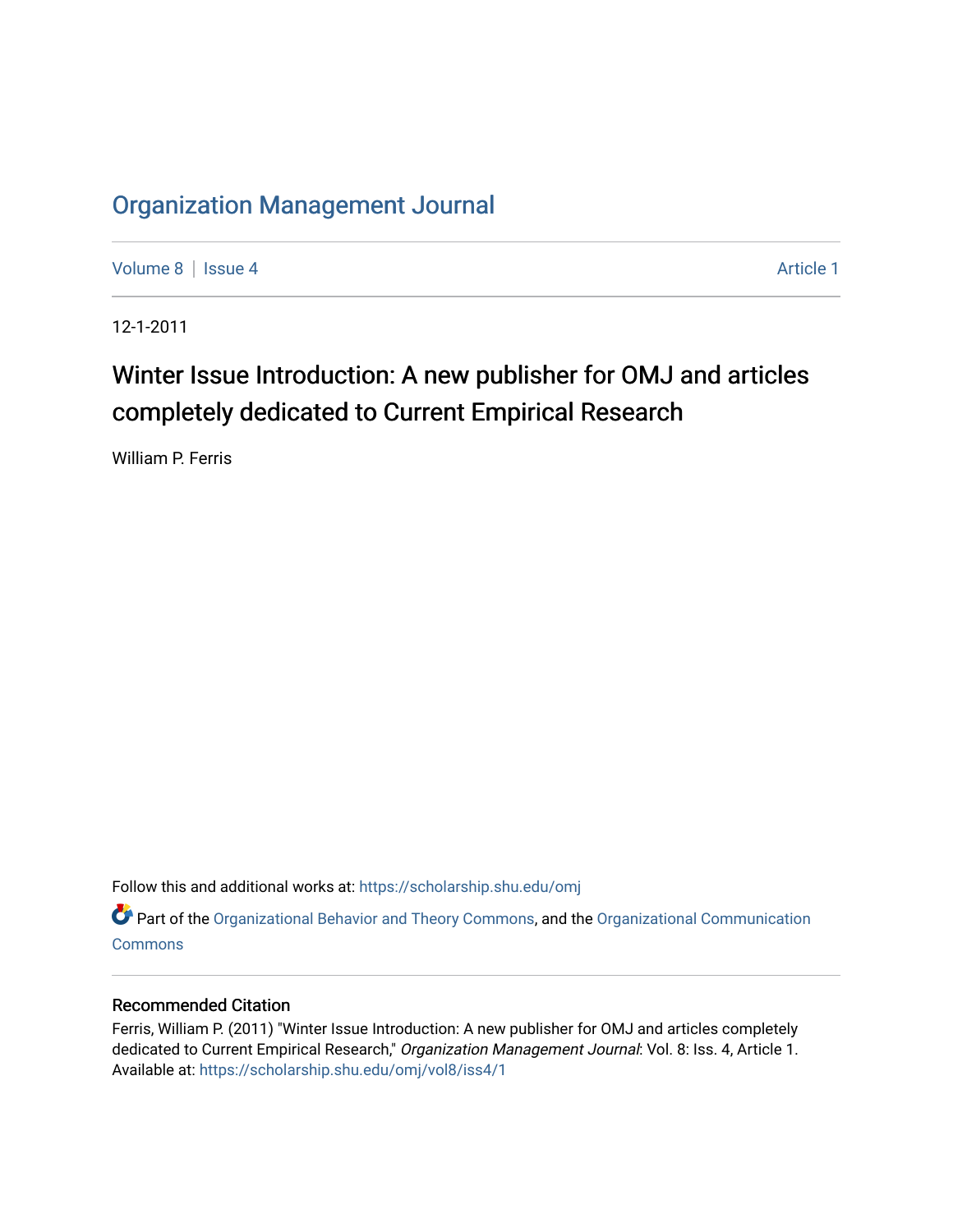## Headlining our move to Routledge, Taylor & Francis! This is our last issue with Palgrave-Macmillan

# Winter Issue Introduction: A new publisher for OMJ and articles completely dedicated to Current Empirical Research

#### William P Ferris

Editor-in-Chief

Organization Management Journal (2011) 8, 201–202. doi:10.1057/omj.2011.42

Organization Management Journal

We are very excited to announce that with this last issue of 2011, Organization Management Journal ends a very successful chapter with Palgrave-Macmillan and begins a new chapter with Routledge, Taylor & Francis, publisher of the prestigious Academy of Management Annals. As I mentioned in the Fall issue, we thank Palgrave-Macmillan for presenting the journal in such a fine way online for its first four quarterly years – 2007 through the end of 2011. We have come to know many fine people in the Palgrave office and they have played a key role in helping OMJ get its global start as a quarterly after we began as a journal published two or three times a year on behalf of the Eastern Academy of Management (EAM, regional US professional organization of the Academy of Management). The rest of this paragraph and the next repeats information of the publishing change from the Fall issue. Beginning in 2012, readers of OMJ will be migrated to the Routledge, Taylor & Francis platform, www.tandfonline.com. Rest assured that all paid and ongoing subscriptions will be honored, that all archival issues will be present on the new platform, and that our new publisher will take excellent care of all individual and institutional subscribers or site licensees.

Importantly, from this point forward, to obtain an institutional subscription, your library should contact Routledge, Taylor & Francis directly.

#### In the US:

Taylor & Francis, Attn: Customer Service 325 Chestnut Street, Suite 800, Philadelphia, PA 19106 1-800-354-1420, press "4" Fax: (215) 625-8914 E-mail: Customerservice@taylorandfrancis.com

Outside the US: T&F Customer Service, Informa UK Ltd Sheepen Place, Colchester, Essex CO3 3LP, UK þ 44 (0)20 7017 5544 Fax:  $+44$  (0)20 7017 5198 E-mail: subscriptions@tandf.co.uk